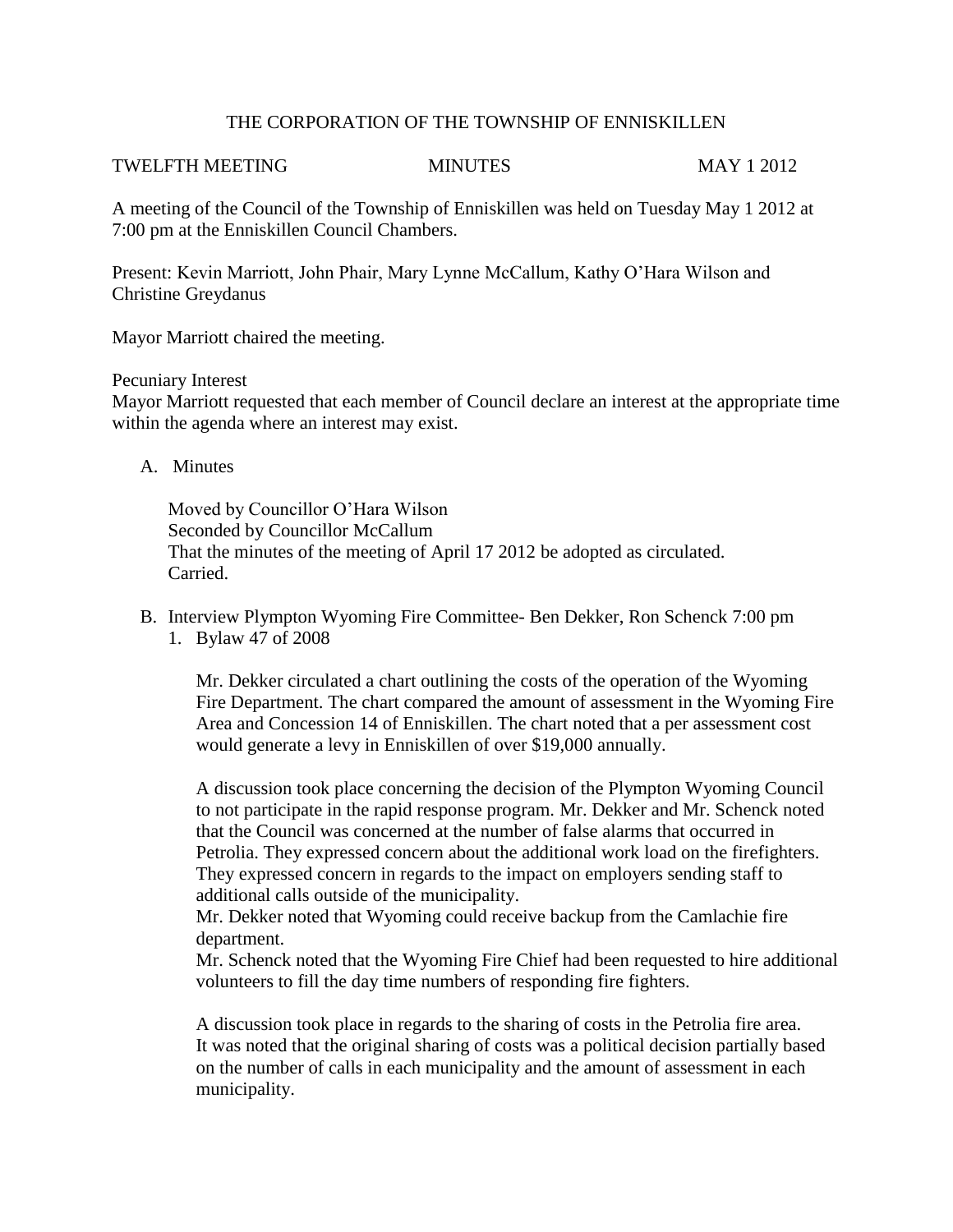Moved by Councillor Greydanus Seconded by Councillor O'Hara Wilson That the Township of Enniskillen review the sharing of cost in the Petrolia North Enniskillen fire agreement. Carried.

Councillor Greydanus noted that the fire coverage for Concession 14 could be discussed at the next Petrolia fire management committee meeting.

C. Interview Public Works

 Mike Cummings discussed the repairs proposed for Churchill Line. It was noted that Communications was received from Plympton Wyoming noting that they would be budgeting for the Churchill Line project at an estimated cost of \$400,000. The Road Superintendent noted that he would be meeting with a representative from Norjohn to discuss the scope of the work on Churchill Line.

 The Road Superintendent reported that the insulation in the attic would be completed in another day.

 The Road Superintendent discussed the tendering of high float and slurry treatment. He noted that tenders would be prepared to determine the cost for the material on Township roads.

 Moved by Councillor McCallum Seconded by Councillor Greydanus That the surface treatment tenders be advertised incorporating the use of the slurry treatment on Aberfeldy Line and Oil Springs Line east. Carried.

 The Road Superintendent noted that the maintenance gravel had been applied to the Township roads. He was not certain of the date when brine would be placed on the roads.

- D. Correspondence for information
	- 1. Sarnia Lambton GIS Mapping Update
	- 2. Federation of Canadian Municipalities communique Apr 12, 16-12
	- 3. SWEA Meeting with Minister Duguid
	- 4. Jane Muegge OMAFRA Strategic Plan for 2012-2015
	- 5. Linda Liotti MPAC Acting Municipal Manager June 30-12
	- 6. Lambton County Funeral Directors Association Ontario Works Funeral Policy
	- 7. Ministry of Health Public Health Division Botulism in Peel Region
	- 8. Central Lambton Family Health Team partnership with Gateway Rural Health Research Institute
	- 9. City of Sarnia- Surplus City Property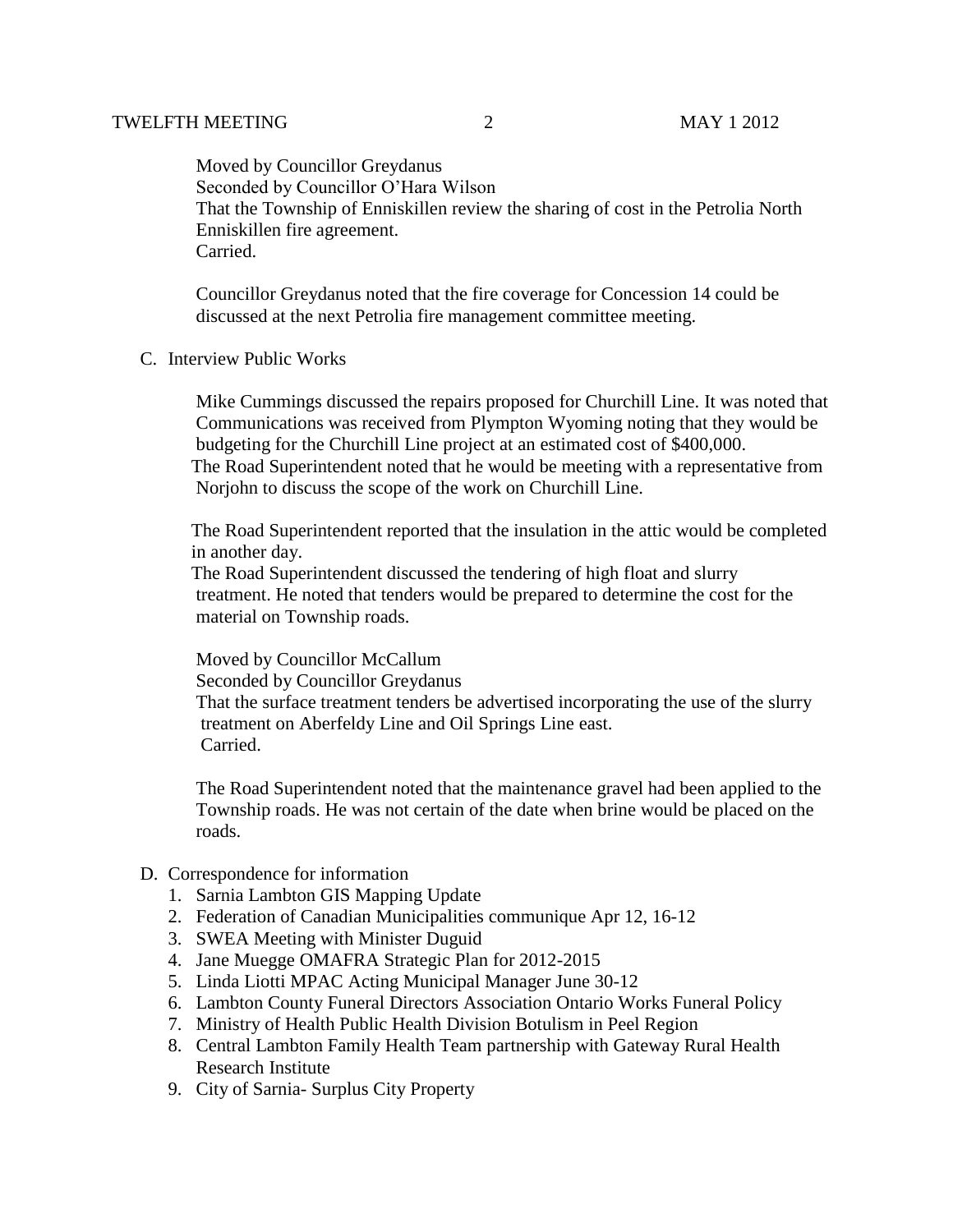### TWELFTH MEETING  $\begin{array}{ccc} 3 & 3 & 3 \end{array}$  MAY 1 2012

- 10. Hydro One Networks Inc. Lambton to Longwood Transmission Upgrade Project
- 11. New Fishery Laws to Exempt irrigation, field drainage
- 12. Tourism Sarnia Lambton minutes March 20 2012
- 13. Ontario Energy Matrix Constrained MicroFit Projects
- 14. CEE Hospital Auxiliary Strawberry Social June 10-12

Moved by Councillor Greydanus Seconded by Councillor Phair That correspondence items 1-14 be received and filed. Carried.

- E. Correspondence requiring motions
	- 1. Oxford County moratorium on new landfill sites

Moved by Councillor Phair Seconded by Councillor Greydanus That the resolution from the County of Oxford concerning a moratorium on the construction of landfill sites be received and filed. Carried.

F. Accounts

Moved by Councillor O'Hara Wilson Seconded by Councillor Phair That the accounts be paid as circulated: Cheques: 4569-4592: \$78,178.91 Cheques: 4593-4615: \$247,626.43 Carried

- G. Bylaws
	- 1. Bylaw 22 of 2012 Confirmation Bylaw

Moved by Councillor Greydanus Seconded by Councillor O'Hara Wilson That first and second reading be given to Bylaw 22 of 2012 a Confirmation Bylaw. Carried.

Moved by Councillor Phair Seconded by Councillor McCallum That third and final reading be given to Bylaw 22 of 2012. Carried.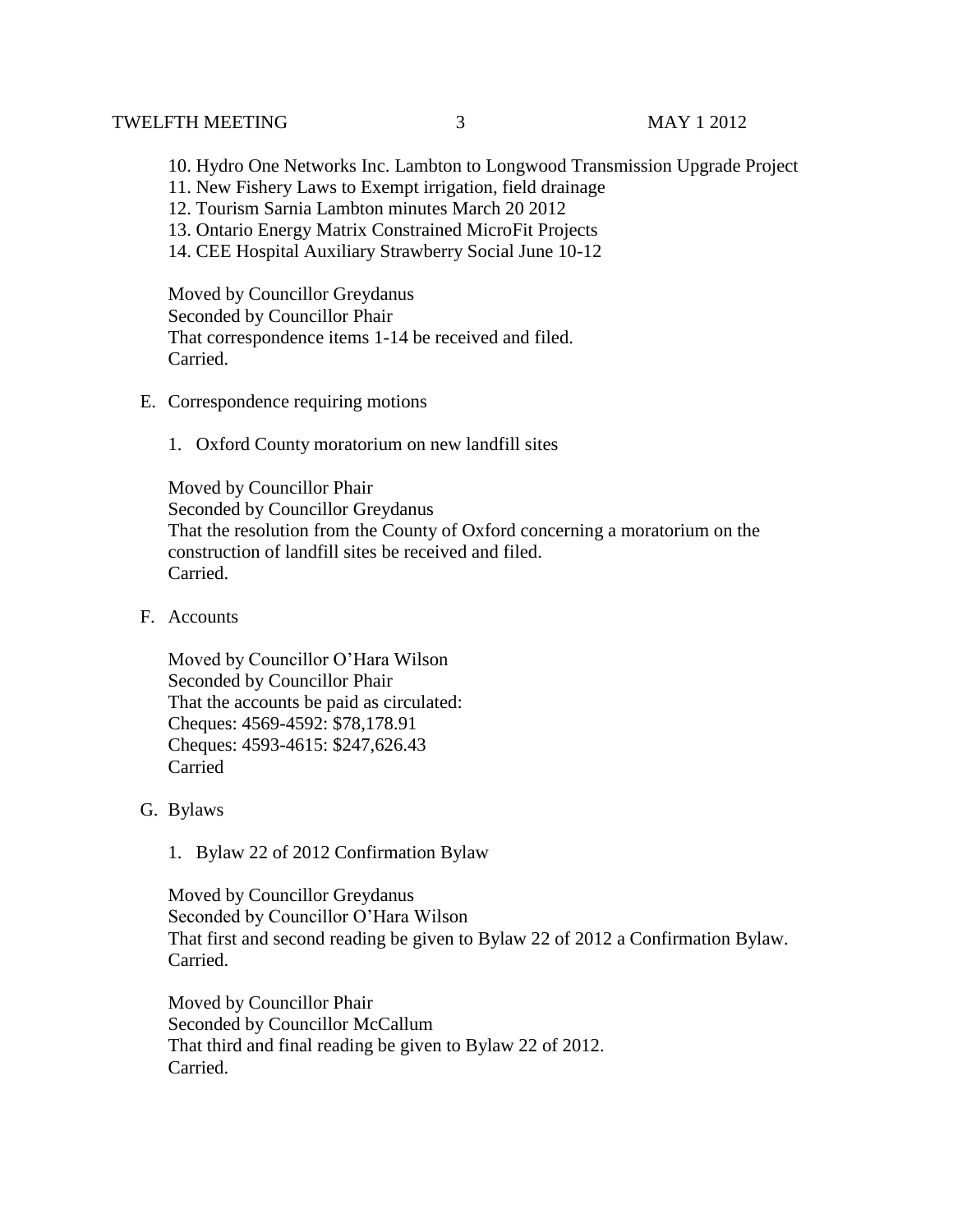- H. Other Business
	- 1. Memo Council Jeff Musser Jardine Lloyd Thompson- Volunteers and insurance

An overview of the volunteer insurance was discussed. A list of the volunteers over 80 would be required to approach the insurance company to obtain coverage. A discussion took place in regards to the insurance for the community centres to be held by users of the buildings.

2. Memo Council Waste Management dumpsters

No changes were to be made to the positioning of the dumpsters. Additional air space east of the weight scales made a new dumpster location unworkable.

The Clerk noted that the large household materials could be dropped off at the landfill at any time.

3. Corrine Nauta Building Services Manager- Ontario Building Code provisions with respect to changes of fees.

The Clerk was requested to circulate the building permit fee bylaw for review by Council.

4. Councillor's Code of Conduct

Additional modifications to the Councillor Code of Conduct were made. A final version was to be submitted to Council to adopt by bylaw.

Councillor O'Hara Wilson reported on a meeting held by the Enniskillen Community Centre committee.

The committee members had asked that Council consider making a decision to start making upgrades to the building.

The Clerk was instructed to circulate to Council information on the type of repairs required for the building.

It was reported that a fish fry fund raiser would be held at the Centre on Oct 26 2012. The committee had approved a request from Norm Sitzes to install a memorabilia wall at the centre to house fast ball trophies. There would be no cost for the installation of the case.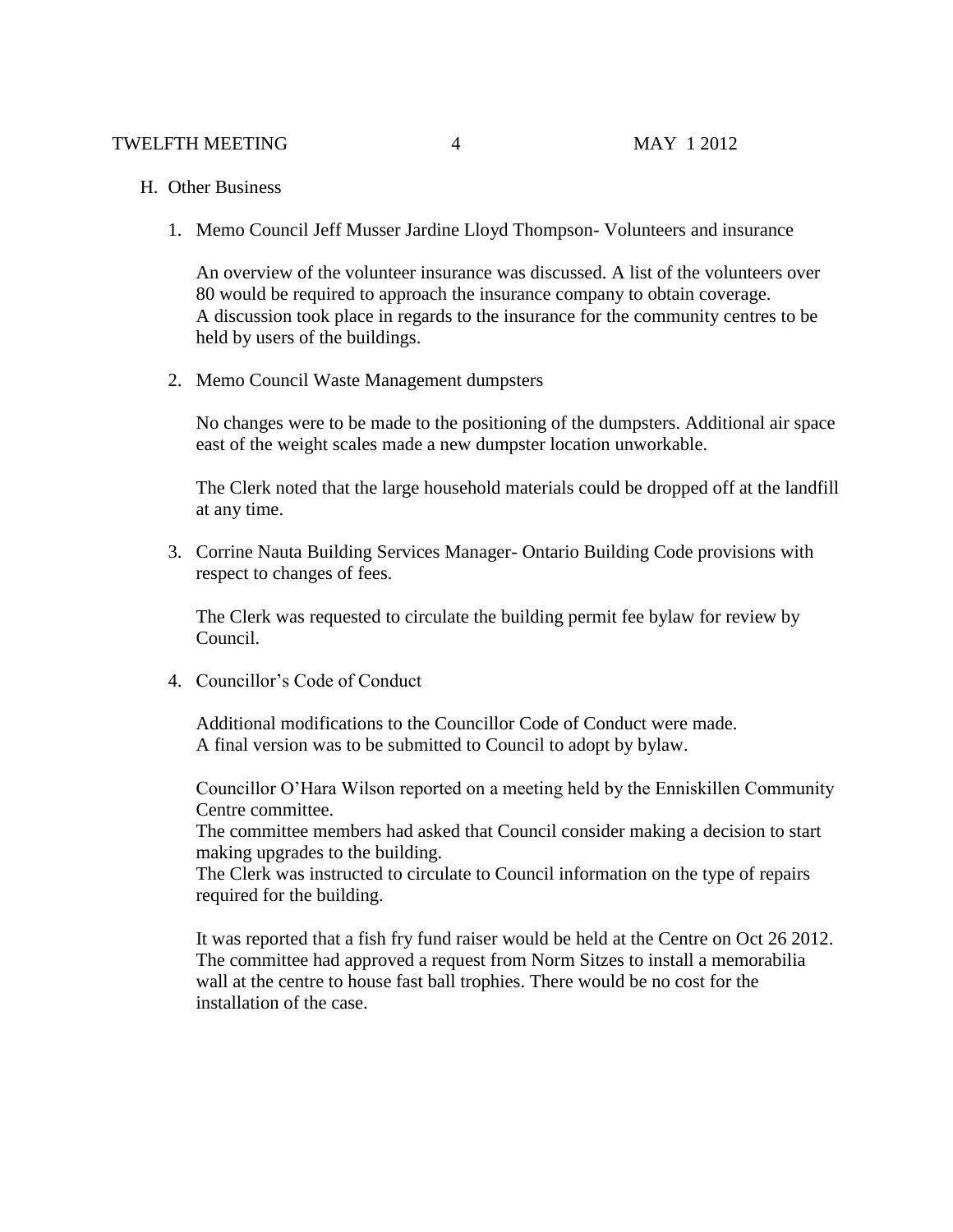Moved by Councillor Phair Seconded by Councillor Greydanus That Council authorize the installation of a trophy case at the Enniskillen Community Centre. Carried.

Councillor O'Hara Wilson noted that the committee proposed to try and sell some old plates and lamps at a yard sale in Oil City.

Moved by Councillor Greydanus Seconded by Councillor Phair That the items listed by Councillor O'Hara Wilson from the Enniskillen Community Centre be deemed surplus and sold through a local yard sale. Carried.

A discussion took place in regards to changing the time and location of the Community Centre meeting dates.

Mayor Marriott noted that the committee had agreed that the meetings take place at the Township hall just prior to council meetings. It was noted that there would normally be only four meetings per year.

Councillor Greydanus requested that information be obtained concerning the meetings to be held about the Environmental Assessment for the Petrolia sewage plant.

I. In camera Meeting – Section 239 (2) b of the Municipal Act to discuss Municipal Staffing

 Moved by Councillor Greydanus Seconded by Councillor O'Hara Wilson That the Council moved into an in camera session under the provisions of Section 239 (2) b of the Municipal Act to discuss municipal staffing. Carried.

 The Clerk was requested to circulate the hiring bylaw for Council review. The bylaw was to be amended to incorporate a three month probationary period.